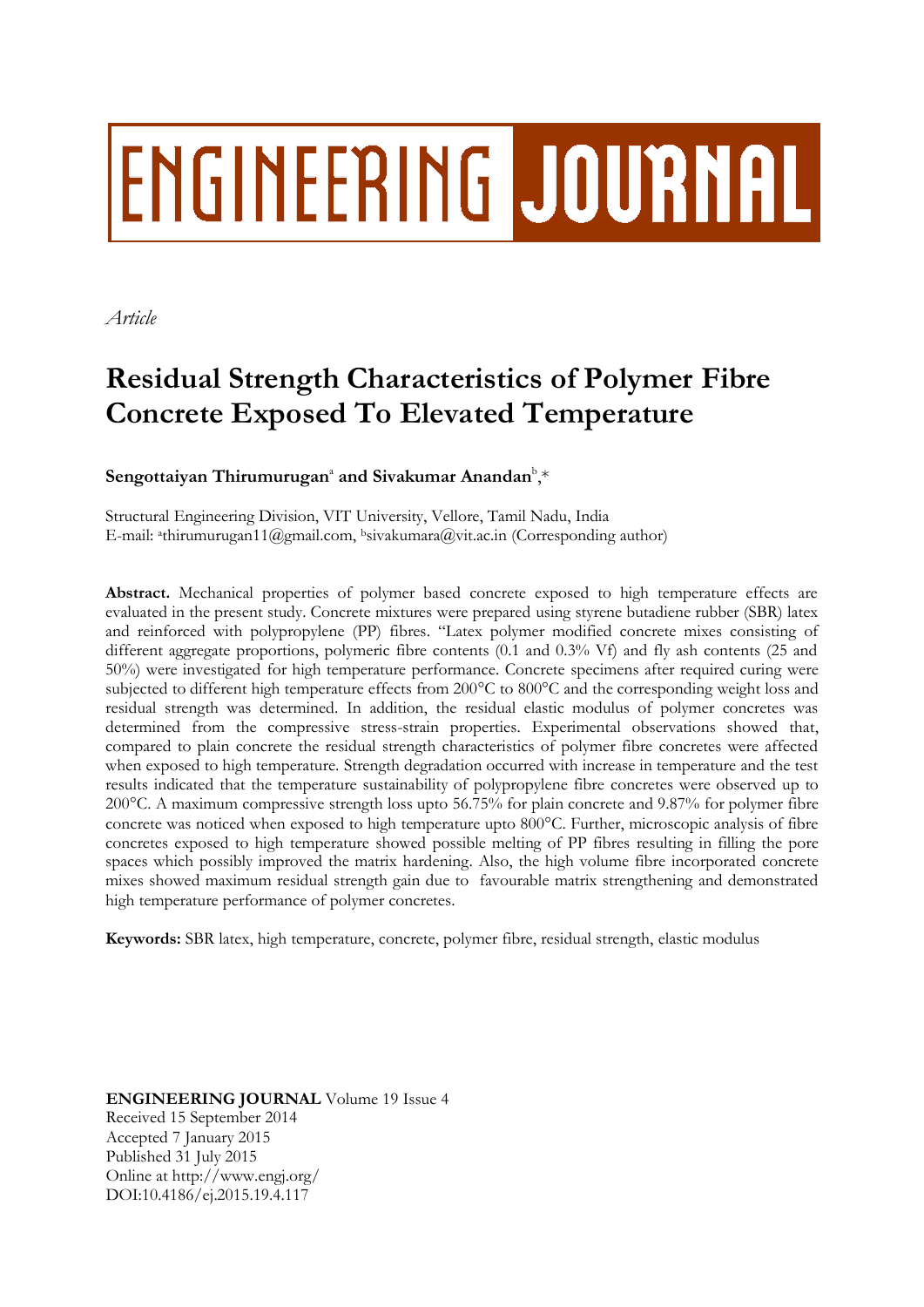# **1. Introduction**

Concrete undergoes severe deterioration cycles during its service life starting from different weathering cycles and uncertain fire hazards. The design of concrete needs to consider different sustainability conditions to withstand severe durability cycles due to high performance requirement. However, the high temperature performance of plain concrete is affected due to break down of calcium hydroxide crystals and results in spalling of cover concrete. Polymer based concrete systems are typically used for high performance applications and this necessitates the importance to study its high temperature performance [1, 2]. Concrete system incorporating polymers provide adequate improvement on the compressive strength properties. However, the strength reduction at different temperature cycles has a significant influence when exposed during fire hazards [3]. Many studies have been conducted in plain concrete to evaluate its high temperature performances, whereas the incorporation of different supplementary materials such as metakaolin, silica fume were used along with polypropylene fibres [4]. It was identified that the concrete specimens when exposed to 600°C to 800 °C showed a maximum strength reduction upto 45%. It is noted that concrete exposed to elevated temperature suffered loss in stiffness than compressive strength however the further addition of supplementary material has shown a higher compressive strength even when subjected to high temperature. The incorporation of steel fibres in concrete exposed to high temperature had shown marginal strength degradation. However the polymeric fibres shown loss in stiffness at high temperature and subsequently result in melting [5]. In another investigation the mechanical and micro structural properties of polypropylene fibre concrete were investigated which revealed the formation of small capillary channels formed due to melting of polypropylene fibres. It is also noted that degradation of strength occurred over time when exposed to high temperature in the case of high strength concrete. The micro structural analysis reveals that small pores are formed as a result of melting of polmeric fibres in the respective places where fibres are distributed in the matrix [6]. High temperature effects in concrete also suggests that permeability properties of concrete needs to be investigated. In another study, the permeability measure of HSC incorporating polypropylene subjected to elevated temperature up to 300 °C. The results showed that a sudden increase in permeability due to micro structural pores formed as results of PP melting, which act as continuous channels. It is also observed that melted PP fibres fills in the micro cracks and does not percolate in the cement paste [7–9]. Residual strength degradation in terms of compressive and flexural properties was investigated in the experimental study with targeted high temperature range from 20 – 900°C. No explosive spalling observed during fire test on concrete specimens with fibres and spalling was observed for plain concrete [10–13]. Studies also made to compare the compressive and split tensile strength of high strength concrete with PP subjected to temperature range 300 – 600°C. It was noted that residual compressive strength of PP was higher than those of concrete without pp fibres [14]. The split tensile strength of concrete was sensitive to high temperature than compressive strength with the inclusion of PP fibres when exposed to 200°C. The test results confirmed that addition of PP fibres significantly promote the residual mechanical properties upto certain elevated temperature [15]. Polymer incorporated concrete showed a significant reduction on compressive properties when exposed to temperature around 150°C. It is anticipated that significant loss in strength due to thermo oxidative degradation of epoxy polymer and debonding between polymer-aggregate occurs. Cement based concrete has shown higher mechanical performance than polymer concrete exposed to elevated temperature around 250°C [16]. High temperature performance in the case of self compacted concrete was also investigated for a temp range of 300-600°C. The specimen heated to maximum temperature and cooled suddenly showed spalling tendency in plain concrete specimens and for fibre incorporated specimens the residual mechanical properties were significantly reduced [17]. It can be summarized from the previous studies that significant experimental work has been carried out on high temperature performance of concrete. However, limited studies were conducted on polymer concrete and hence more experimental validation is required to predict the mechanical behaviour of polymer fibre concrete exposed to elevated temperature.

# **2. Experimental Program**

#### **2.1. Materials Used**

The production of concrete mixes used in the present study consisted of the following materials – 53 grade ordinary Portland cement [18] as binder; class F fly ash as supplementary cementitious material; river sand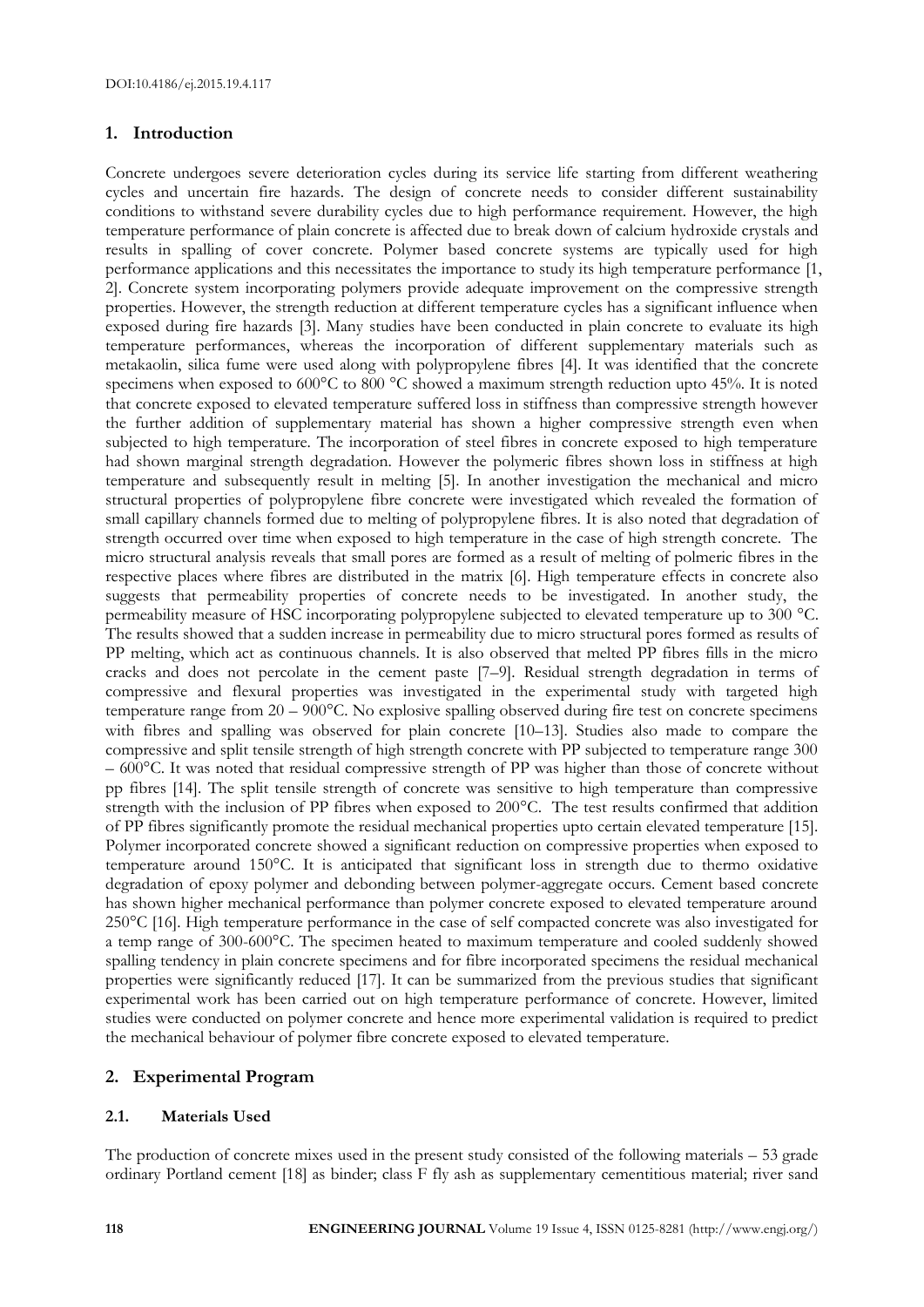as fine aggregate with specific gravity 2.63[19]; crushed granite as coarse aggregate filler in the concrete with specific gravity 2.72. A polymer based latex (SBR) and a hyper plasticizer were used as chemical admixture for improving the workability and matrix strength properties. It appears as a white liquid with PH value of 8.1 at 30°c and solid content of 46%. The properties of various constituents are given in Table 1. Crimped polypropylene fibres of 48mm long with diameter 0.6mm and aspect ratio 80 were used as reinforcement in the polymer matrix and the snapshot of fibre is shown in Fig. 1.

| ⌒                 |                    |        |
|-------------------|--------------------|--------|
| Properties $(\%)$ | Fly ash<br>Class F | Cement |
| SiO <sub>2</sub>  | 59.3               | 20.81  |
| $Al_2O_3$         | 34.6               | 4.79   |
|                   |                    |        |
| Fe2O3             | 5.87               | 3.2    |
| CaO               | 1.02               | 63.9   |
| MgO               | 0.38               | 2.61   |
| SO <sub>3</sub>   | 0.1                | 1.39   |
| Na <sub>2</sub> O | 1.28               | 0.18   |
| $\rm K_2O$        | 0.01               | 0.79   |
| C1.               | 0.49               | 0.002  |
| Loss on ignition  | 1.9                | 0.98   |
| Insoluble residue |                    | 0.12   |
| Moisture content  | 0.73               |        |
| Specific gravity  | 2.24               | 3.17   |

Table 1. Physical properties of various ingredients.



Fig. 1. Crimped polypropylene fibres used in the study.

#### **2.2. Mixture Proportions for Polymer Fibre Concretes**

The experimental study consisted of preparing eight different concrete mixes with different polymeric fibre contents (0.1% and 0.3% $V_f$ ) at constant SBR latex (7%). Among the different concrete mixes, 4 plain concrete mixes without latex addition and 4 polymer concrete mixes containing fibre (0.1% to 0.3%) and SBR (7%) were investigated. Based on initial studies conducted, the calculated proportions are given in Table 2. Fresh concrete mixes were prepared in a 40kg capacity concrete mixture and casted in 150mm cube moulds for determination of compressive strength and in 150x300 cylindrical moulds for determination of elastic modulus. After a day, the specimens were remoulded and then cured sufficiently in water and tested at room temperature. The specimens were exposed to different temperature condition (200 $^{\circ}$ C, 400 $^{\circ}$ C, 600 $^{\circ}$ C and 800 $^{\circ}$ C) in an electric muffle furnace (as shown in Fig. 2) and heated at a rate of 4 <sup>o</sup>C/sec. Continuous heating was carried out for 4 hours till it reaches the desired testing temperature and later the sample were cooled to room temperature and tested as per the standard testing condition [17].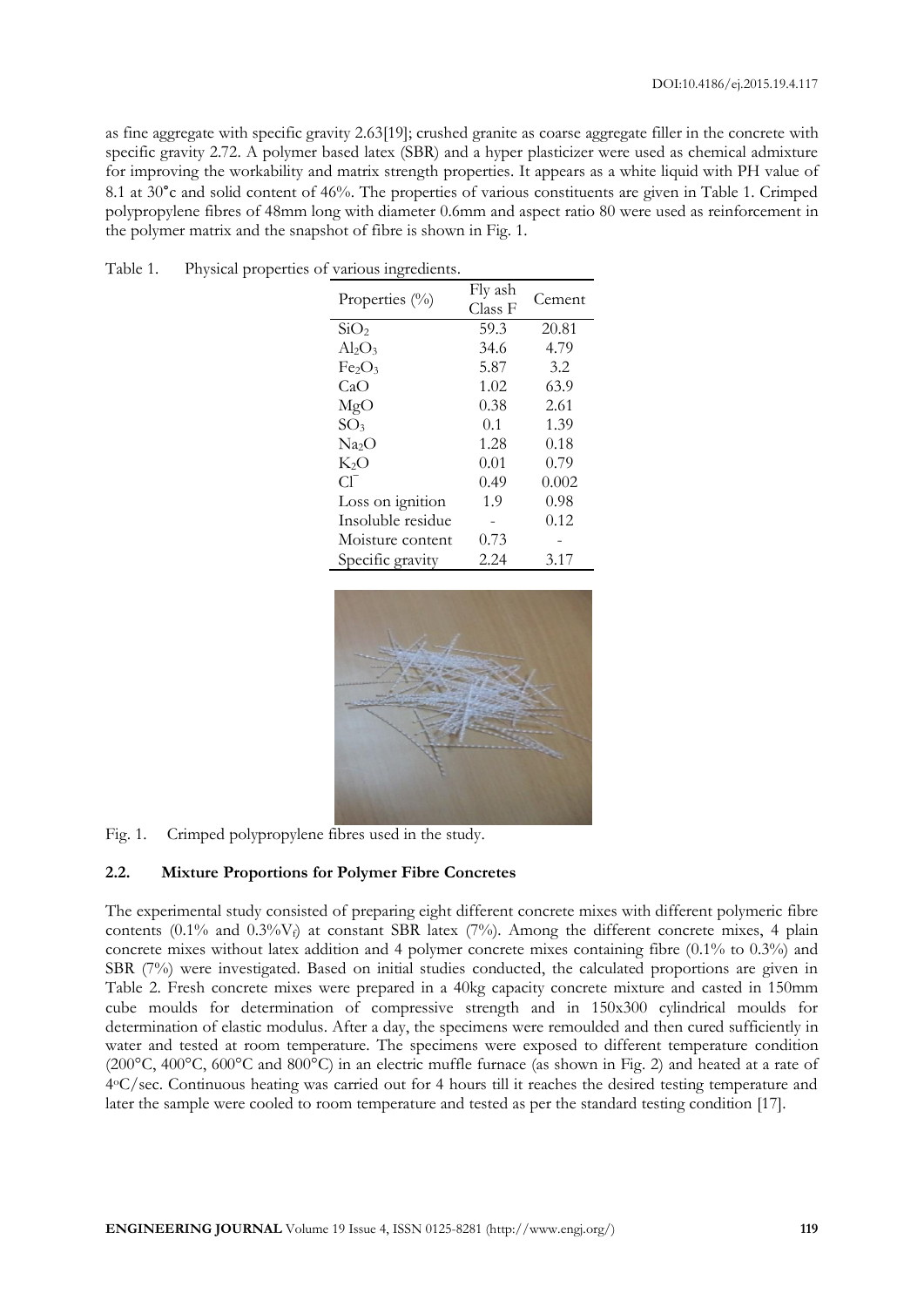| Ingredients     |                    |           |                                                       | Water+ Polymer composition                       |                                              |                   |                              | Binder + Aggregate composition                         |                                                 |                                |
|-----------------|--------------------|-----------|-------------------------------------------------------|--------------------------------------------------|----------------------------------------------|-------------------|------------------------------|--------------------------------------------------------|-------------------------------------------------|--------------------------------|
| Mix Id          | water/binder ratio | F/C ratio | $(^o\!/_0$ by<br>weight of binder<br><b>SBR</b> Latex | $(V_f)$ % by<br>volume of concrete)<br>PP fibres | Super plasticizer (% by<br>weight of binder) | Cement $(kg/m^3)$ | Fly ash (kg/m <sup>3</sup> ) | Fine aggregate $\left(\mathrm{kg}/\mathrm{m}^3\right)$ | Coarse aggregate<br>$\left({\rm kg/m^3}\right)$ | Water (litres/m <sup>3</sup> ) |
| S1              | 0.3                | 0.6       | $\overline{0}$                                        | $\overline{0}$                                   | 1.5                                          | 400               | 100                          | 713                                                    | 1188                                            | 120                            |
| S <sub>2</sub>  | 0.3                | 0.6       | $\overline{0}$                                        | $\overline{0}$                                   | 1.5                                          | 400               | 200                          | 675                                                    | 1125                                            | 120                            |
| S <sub>3</sub>  | 0.3                | $0.8\,$   | $\overline{0}$                                        | $\overline{0}$                                   | 1.5                                          | 400               | 200                          | 800                                                    | 1000                                            | 120                            |
| S <sub>4</sub>  | 0.3                | $0.8\,$   | $\overline{0}$                                        | $\theta$                                         | 1.5                                          | 400               | 100                          | 844                                                    | 1056                                            | 120                            |
| MS1             | 0.3                | 0.6       | $\overline{7}$                                        | 0.1                                              | 1.5                                          | 400               | 100                          | 713                                                    | 1188                                            | 120                            |
| MS <sub>2</sub> | 0.3                | 0.6       | $\overline{7}$                                        | 0.3                                              | 1.5                                          | 400               | 200                          | 675                                                    | 1125                                            | 120                            |
| MS3             | 0.3                | $0.8\,$   | 7                                                     | $0.1\,$                                          | 1.5                                          | 400               | 200                          | 800                                                    | 1000                                            | 120                            |
| MS4             | 0.3                | $0.8\,$   | $\boldsymbol{7}$                                      | 0.3                                              | 1.5                                          | 400               | 100                          | 844                                                    | 1056                                            | 120                            |

Table 2. Various polymer concrete mixes used in the study.

*Note:*  $\overline{F}/C$  – *fine to coarse aggregate ratio;*  $w/b$  – *water to binder ratio.* 



# Fig. 2. Muffle furnace.

# **2.3. Testing Methodology**

# 2.3.1. Compressive strength measurements

Compressive test [20] was carried out in a digital compression testing machine of 2000kN capacity and a loading rate of 2.5kN/sec was maintained during the test and the snapshot is shown in Fig. 3. Elastic modulus of concrete specimens were determined from a casted concrete cylindrical specimens of size 150x300mm and the longitudinal strain was measured using compressometer. A muffle furnace of 1000°C heating capacity was used to study the high temperature performance of various concrete mixes.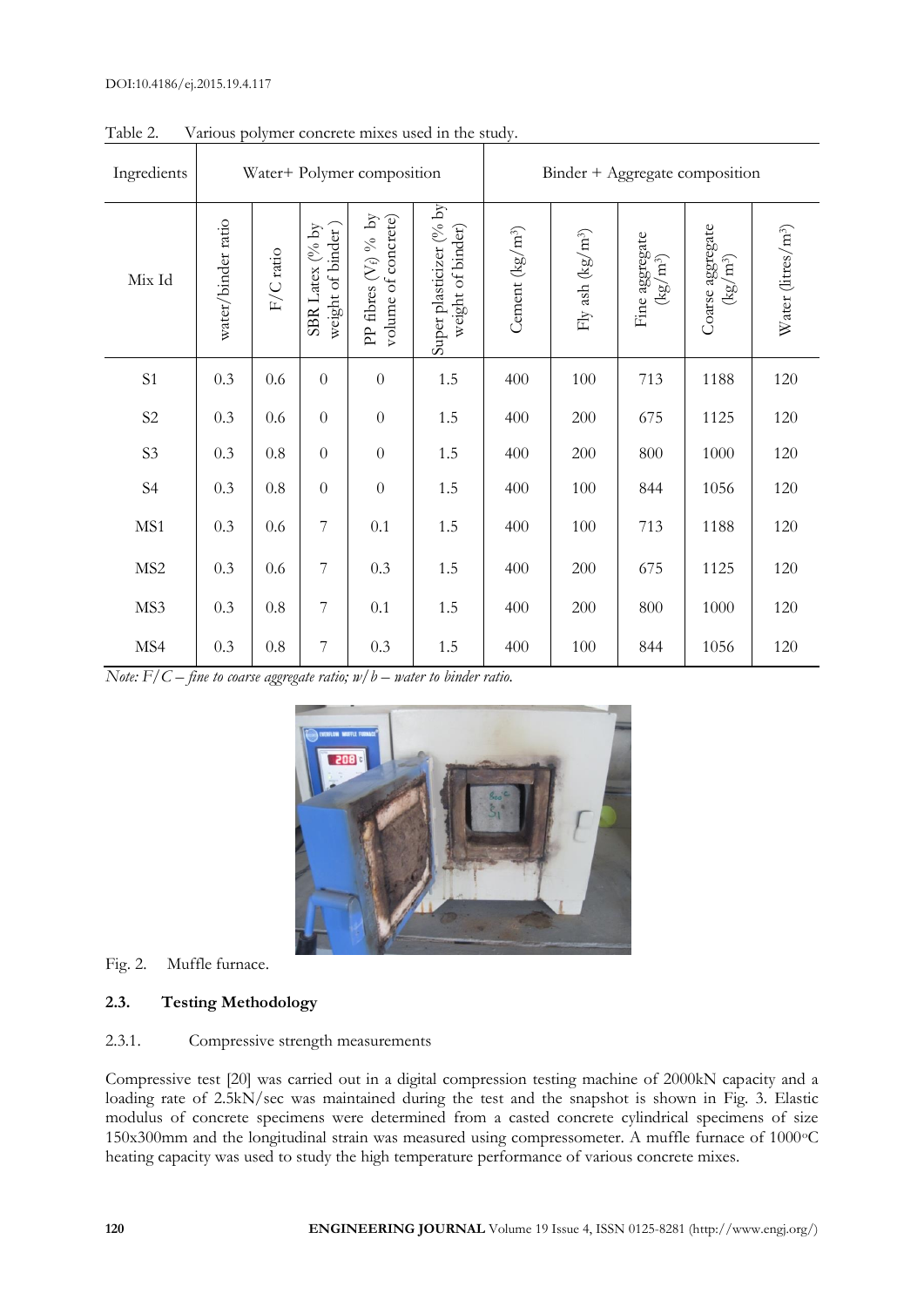

#### Fig. 3. Compression test setup.

The various quantitative measurements from the compressive strength studies are descibed below.

- i. Weight loss (%) was measured from the difference of weight of concrete specimen subjected to heating at different temperature range to that of initial weight of concrete before subjected to heating.
- ii. Relative weight loss (ratio) calculated from the ratio of weight loss of heated specimen (subjected to different temperature range) after 6 months of alternate wetting and drying cycle to that of intial weight loss of reference concrete specimen (without any wetting and drying) .
- iii. Residual compressive strength (MPa) calculated from the specimen exposed to temperature and the strength loss reported in terms of its initial strength without subjecting to high temperature.
- iv. Relative compressive strength was calculated from the ratio of residual compressive strength after 6 months of alternate and wetting drying cycles to the initial compressive strength at 28 days of reference concrete tested at different temperature range.
- v. Stiffness degradation was calculated from cylindrical specimens of size (150 x 300mm) and was used to calculate the elastic modulus (slope of stress- strain curve) upon loading the specimen after subjecting to different temperature ranges.

# **3. Experimental Test Results and Discussions**

#### **3.1. Effect of Temperature on Weight Loss of Concretes**

Experimental results obtained from the temperature studies of different polymer fibre concretes are presented in the Table 3 and 4. The weight loss measurements at 28 days testing of different polymer concretes and the relative weight loss after 6 months of wetting and drying cycles are given in Table 3 and Table 4 respectively. Results showed a progressive increase in weight loss when exposed to high temperature. Similarly, fibre incorporated polymer mixes showed lower weight loss compared to plain concretes. Most importantly, the weight loss was lower with high fibre incorporated concrete specimens which were exposed to high temperature with a maximum weight loss of 4.08%. The test reulsts indicated similar charactersitcs for the weight loss and the relative weight loss (as provided in Table 4) for polymer concrete mixes containing  $0.3\%$  V<sub>f</sub> of polypropylene fibres. The experimental trends shown in Fig. 4 provides enough justification on the high temperature performance of different polymer concrete tested in this study.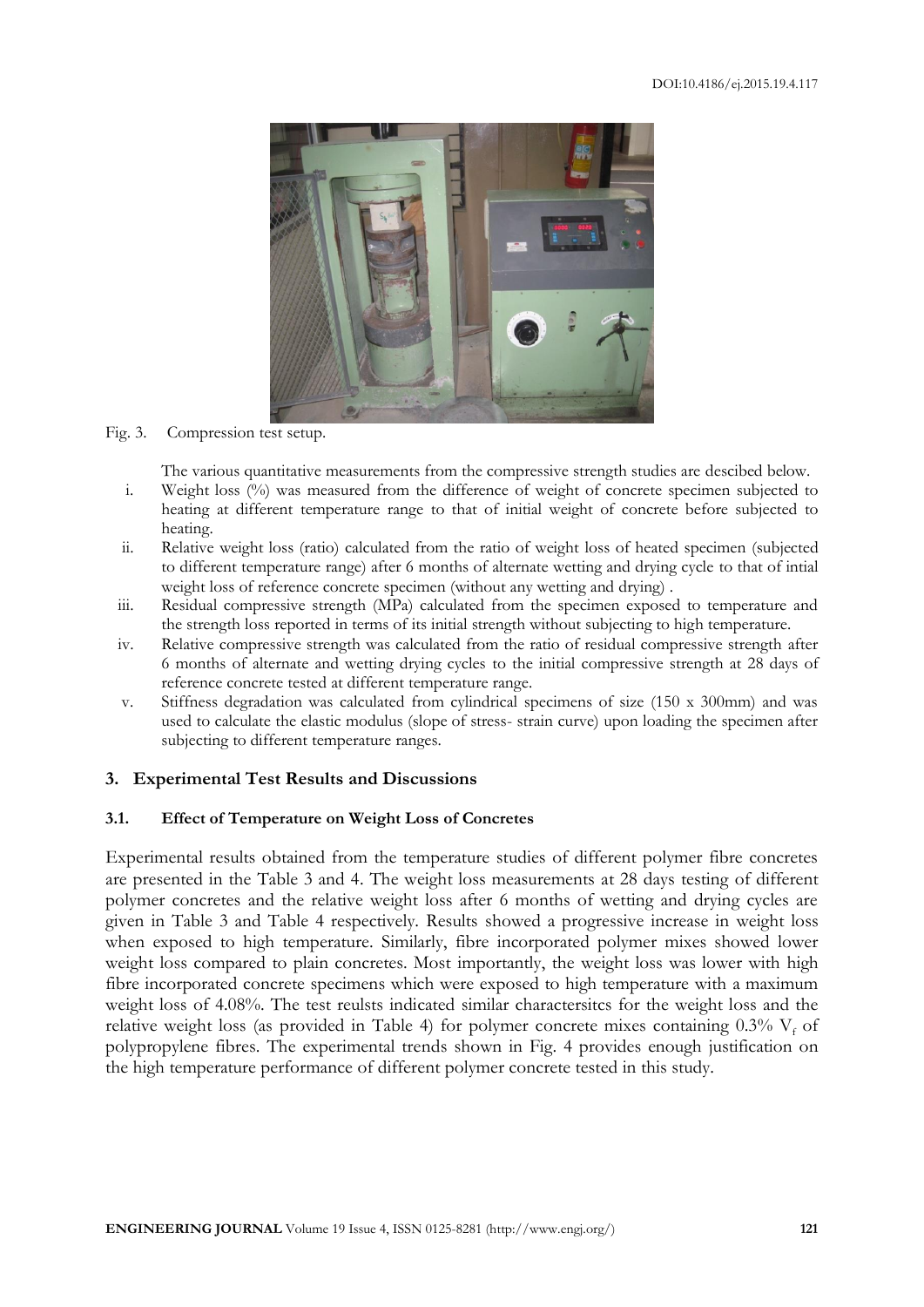|                 | $\circ$       |     |               |               |                 |                    |                 |                 |
|-----------------|---------------|-----|---------------|---------------|-----------------|--------------------|-----------------|-----------------|
| Mix             | <b>SBR</b>    | F/C | Fly ash       | PP            |                 | Weight loss $(\%)$ |                 |                 |
| id              | $\frac{0}{0}$ |     | $\frac{0}{0}$ | $\frac{0}{0}$ | $200^{\circ}$ C | $400^{\circ}$ C    | $600^{\circ}$ C | $800^{\circ}$ C |
| S <sub>1</sub>  | $\theta$      | 0.6 | 25            | $\theta$      | 1.78            | 2.76               | 8.26            | 8.37            |
| S <sub>2</sub>  | $\theta$      | 0.6 | 50            | $\theta$      | 1.10            | 3.44               | 9.57            | 8.06            |
| S <sub>3</sub>  | $\theta$      | 0.8 | 50            | $\theta$      | 1.27            | 5.58               | 9.05            | 7.72            |
| S <sub>4</sub>  | $\theta$      | 0.8 | 25            | $\theta$      | 0.87            | 4.32               | 5.98            | 5.24            |
| MS1             | 7             | 0.6 | 25            | 0.1           | 1.06            | 2.07               | 3.27            | 4.40            |
| MS <sub>2</sub> | 7             | 0.6 | 50            | 0.3           | 1.20            | 1.81               | 4.86            | 5.35            |
| MS3             | 7             | 0.8 | 50            | 0.1           | 0.88            | 2.28               | 4.10            | 5.69            |
| MS4             | 7             | 0.8 | 25            | 0.3           | 0.88            | 2.02               | 3.21            | 4.08            |
|                 |               |     |               |               |                 |                    |                 |                 |

Table 3. Weight loss (%) for different mix proportions (28 days).

*Note : Average of 5 concrete specimens tested with standard deviation of 0.62%*

| Table 4. | Relative weight loss (180 days) for different mix proportions at elevated temperature. |  |  |  |  |  |  |  |  |
|----------|----------------------------------------------------------------------------------------|--|--|--|--|--|--|--|--|
|----------|----------------------------------------------------------------------------------------|--|--|--|--|--|--|--|--|

| Mix<br>id       | <b>SBR</b><br>$(^{0}_{0})$ | F/C | PP<br>$(^{0}/_{0}V_{f})$ | Fly ash<br>$\frac{0}{0}$ | PP<br>$(^{0}/_{0}V_{f})$ | Relative<br>weight<br>loss<br>200 °C | Relative<br>weight<br>loss<br>400 °C | Relative<br>weight<br>loss<br>600 °C | Relative<br>weight<br>loss<br>800 °C |
|-----------------|----------------------------|-----|--------------------------|--------------------------|--------------------------|--------------------------------------|--------------------------------------|--------------------------------------|--------------------------------------|
| S <sub>1</sub>  | $\theta$                   | 0.6 | $\theta$                 | 25                       | $\boldsymbol{0}$         | 0.04                                 | 0.07                                 | 0.20                                 | 0.21                                 |
| S <sub>2</sub>  | $\theta$                   | 0.6 | $\theta$                 | 50                       | $\theta$                 | 0.03                                 | 0.08                                 | 0.22                                 | 0.20                                 |
| S <sub>3</sub>  | $\overline{0}$             | 0.8 | $\theta$                 | 50                       | $\theta$                 | 0.03                                 | 0.13                                 | 0.22                                 | 0.19                                 |
| S4              | $\theta$                   | 0.8 | $\theta$                 | 25                       | $\boldsymbol{0}$         | 0.02                                 | 0.11                                 | 0.15                                 | 0.13                                 |
| MS1             | $\overline{7}$             | 0.6 | 0.1                      | 25                       | 0.1                      | 0.03                                 | 0.05                                 | 0.08                                 | 0.11                                 |
| MS <sub>2</sub> | $\overline{7}$             | 0.6 | 0.3                      | 50                       | 0.3                      | 0.03                                 | 0.04                                 | 0.12                                 | 0.13                                 |
| MS3             | 7                          | 0.8 | 0.1                      | 50                       | 0.1                      | 0.02                                 | 0.05                                 | 0.10                                 | 0.14                                 |
| MS4             | 7                          | 0.8 | 0.3                      | 25                       | 0.3                      | 0.02                                 | 0.05                                 | 0.08                                 | 0.10                                 |

*Note : Averkage of 5 concrete specimens tested with standard deviation of 0.04.*

The assessment on relative weight loss measurement given in Fig. 5 also evidently showed that the plain concrete suffered more weight loss compared to polymer concrete mixes including fibres. The temperature sustainability after repeated wetting and drying cycles of polymer concretes exhibited the material integrity. It can be also noted that, the plain concrete exhibited a maximum weight loss up to 9.57% and a relative weight loss of 0.22. In the case of 25% and 50% fly ash incorporated concrete mixes the increase in temperature had shown a stable weight loss even when subjected to high temperature. The weight loss of PP fibre substituted concrete showed an apparent reduction of weight loss with a maximum value of 5.69% (**MS3**). Similarly, the weight loss was found to be maximum in the case of high aggregate content (F/C 0.8). The relative weight loss in plain concrete mix showed a maximum value of 0.22 for the concrete mix containing 50% fly ash content (S2 and S3). The temperature performance of both plain and polymer concrete specimen were found to be gradually increasing till 600°C and thereafter a rapid increase was anticipated at 800°C. This possibly shown significant decrease in weight loss for all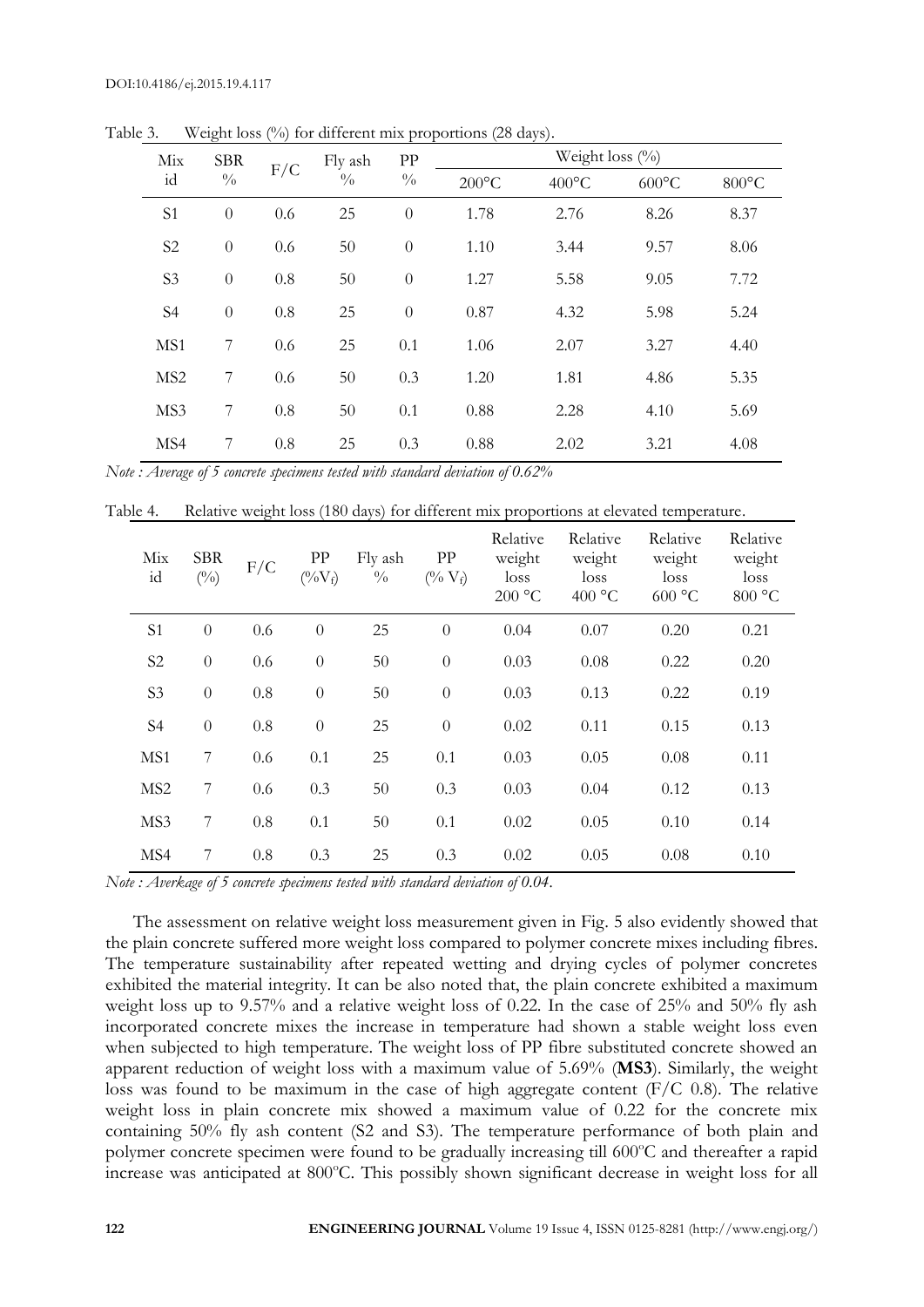concrete mixes. It can be justified that, weight loss measurements indicate the complete drying of pore water in the concrete as well as undergoes material decomposition internally. However, in PP fibre concrete mixes, the effect of melting of PP fibres inside the matrix occurs at high temperature beyond 400°c with the formation of channels in the matrix and possibly causes filling effect in the micro cracks upon cooling to room temperature. Also, it can be possibly seen in the case of plain concrete specimen that the weight loss occurred due to loss in moisture occuring in the capillary channels and also leads to disintegration of surface mortar, which reduce the total mass of the specimen.



Fig. 4. Weight loss of different concrete mixes at various temperatures.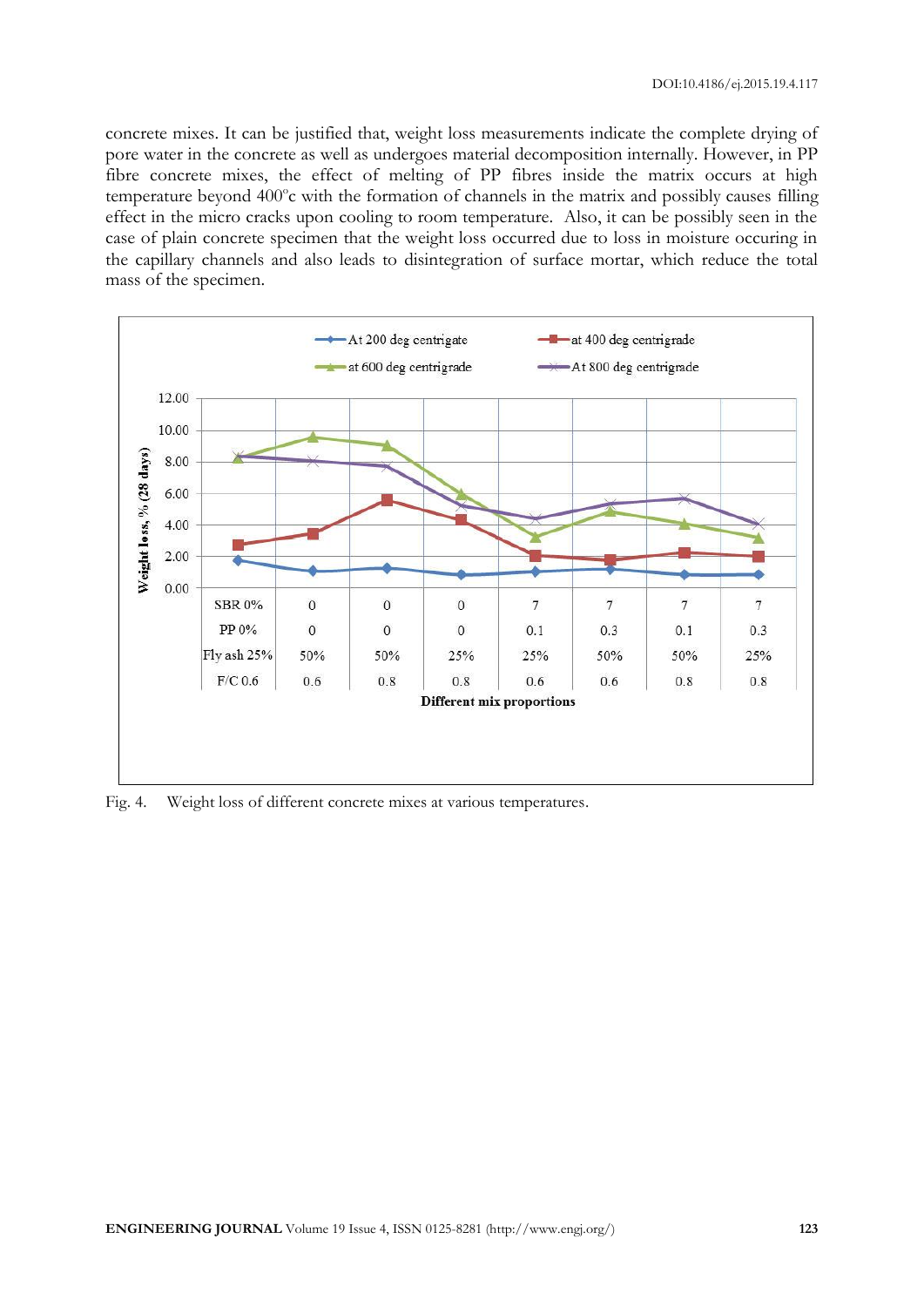

Fig. 5. Relative weight loss of mix proportions at various temperature.

# **3.2. Effect of High Temperature Exposure on the Compressive Strength**

Subsequently after weight loss measurements the relative strength performance of different concrete mixes exposed to high temperature was assessed. Residual strength of all polymer concretes were reportedly higher than plain concretes and this was notably observed in high fibre concretes. As evidently seen from the test results given in Tables 5 and 6 that, the reduction in compressive strength (residual strength) was maximum (56.75%) in the case of plain concrete specimen. As observed from the results, the residual strength of plain concretes showed drastic reduction in strength with increase in temperature beyond 400°C. However, polymer concretes showed reasonable strength retention and exihibited a maximum residual strength loss upto 3%. The surface of melted PP fibres is shown in Fig. 6(a) and the internal microscopic snapshot shown in Fig. 6(b) provides enough evidence on the relative open channel formed in the matrix due to melting of PP fibres at high temperature (beyond 400°C). This possibly reveals that the melting of PP fibres had caused a subsequent filling inside the micropores of the matrix and resulted in the matrix strengthening.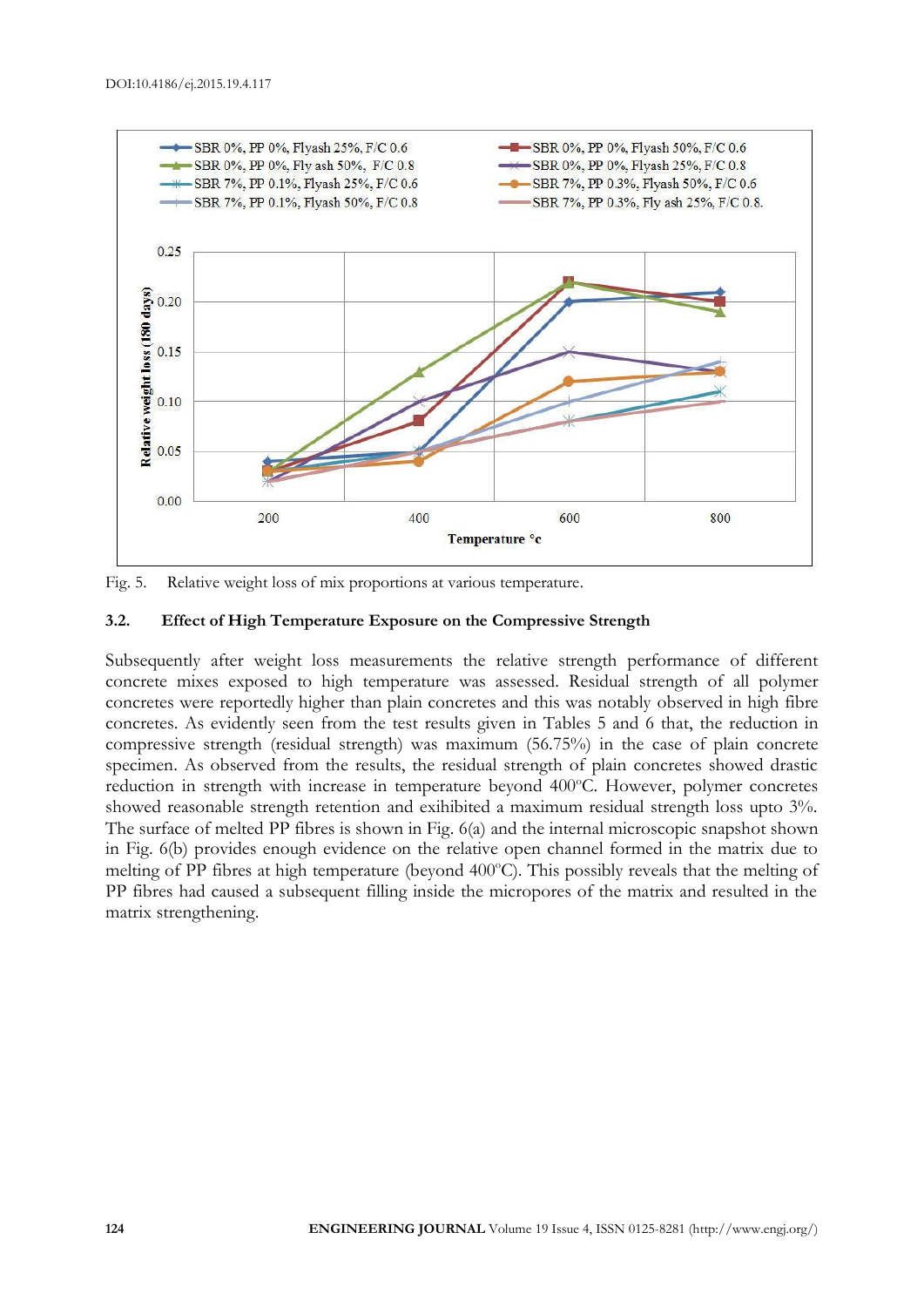| Mix id          | compressive<br>strength<br>(MPa)<br>Initial | Residual comp<br>strength $(MPa)$<br>(200 °C) | Residual comp<br>(MPa)<br>ပ္ခဲ<br>strength<br>(400) | Residual comp<br>(MPa)<br>(5000)<br>strength | Residual comp<br>(MPa)<br>$\left(50\ 008\right)$<br>strength | Comp Strength<br>Percentage of<br>$(200^{\circ}C)$ | Comp Strength<br>$\rm ^{of}$<br>Percentage<br>$(400^{\circ}C)$ | Comp Strength<br>Percentage of<br>$(600^{\circ}C)$ | Comp Strength<br>$\delta$<br>Percentage<br>$(300^{\circ}C)$ |
|-----------------|---------------------------------------------|-----------------------------------------------|-----------------------------------------------------|----------------------------------------------|--------------------------------------------------------------|----------------------------------------------------|----------------------------------------------------------------|----------------------------------------------------|-------------------------------------------------------------|
| S1              | 42.7                                        | 43.1                                          | 37.80                                               | 32.50                                        | 31.20                                                        | $+0.93$                                            | $-11.48$                                                       | $-23.89$                                           | $-26.93$                                                    |
| $\mathbf{S2}$   | 47.4                                        | 46.5                                          | 36.80                                               | 23.30                                        | 20.50                                                        | $-1.89$                                            | $-22.36$                                                       | $-50.84$                                           | $-56.75$                                                    |
| S <sub>3</sub>  | 43.2                                        | 42.1                                          | 40.10                                               | 35.20                                        | 30.20                                                        | $-2.54$                                            | $-7.18$                                                        | $-18.52$                                           | $-30.09$                                                    |
| S <sub>4</sub>  | 42.8                                        | 43.2                                          | 40.40                                               | 34.60                                        | 31.20                                                        | $+0.93$                                            | $-5.61$                                                        | $-19.16$                                           | $-27.10$                                                    |
| MS1             | 46.9                                        | 47.9                                          | 47.10                                               | 54.20                                        | 44.30                                                        | $+2.132$                                           | $+0.43$                                                        | $+15.57$                                           | $-5.54$                                                     |
| MS <sub>2</sub> | 47.3                                        | 48.3                                          | 47.90                                               | 40.40                                        | 44.50                                                        | $+2.11$                                            | $+1.27$                                                        | $-14.59$                                           | $-5.92$                                                     |
| MS3             | 43.4                                        | 44.5                                          | 47.10                                               | 42.30                                        | 42.10                                                        | $+2.53$                                            | $+8.53$                                                        | $-2.53$                                            | $-3.00$                                                     |
| MS4             | 55.7                                        | 56.5                                          | 58.20                                               | 59.20                                        | 50.20                                                        | $+1.43$                                            | $+4.49$                                                        | $+6.28$                                            | $-9.87$                                                     |

Table 5. Residual compressive strength (28 days) for different mix proportions.

*Note : Average of 5 concrete specimens tested with standard deviation of 4.16MPa.*

| Mix<br>id       | <b>SBR</b>     | PP       | Flyash % | Relative comp<br>strength<br>$200$ deg | Relative<br>comp<br>strength<br>$400$ deg | Relative<br>comp<br>strength<br>$600 \text{ deg}$ | Relative<br>comp<br>strength<br>800 deg |
|-----------------|----------------|----------|----------|----------------------------------------|-------------------------------------------|---------------------------------------------------|-----------------------------------------|
| S <sub>1</sub>  | $\overline{0}$ | $\theta$ | 25       | 1.01                                   | 0.89                                      | 0.76                                              | 0.73                                    |
| S <sub>2</sub>  | $\overline{0}$ | $\theta$ | 50       | 0.98                                   | 0.79                                      | 0.49                                              | 0.43                                    |
| S <sub>3</sub>  | $\overline{0}$ | $\theta$ | 50       | 0.97                                   | 0.95                                      | 0.81                                              | 0.70                                    |
| S <sub>4</sub>  | $\overline{0}$ | $\theta$ | 25       | 1.01                                   | 0.94                                      | 0.81                                              | 0.73                                    |
| MS1             | 7              | 0.1      | 25       | 1.02                                   | 0.98                                      | 1.16                                              | 0.94                                    |
| MS <sub>2</sub> | 7              | 0.3      | 50       | 1.02                                   | 0.99                                      | 0.85                                              | 0.94                                    |
| MS3             | 7              | 0.1      | 50       | 1.03                                   | 1.06                                      | 0.97                                              | 0.97                                    |
| MS4             | 7              | 0.3      | 25       | 1.01                                   | 1.03                                      | 1.06                                              | 0.90                                    |

Table 6. Relative compressive strength (180 days) for different mix proportions.

*Note : Average of 5 concrete specimens tested with standard deviation of 5.02MPa.*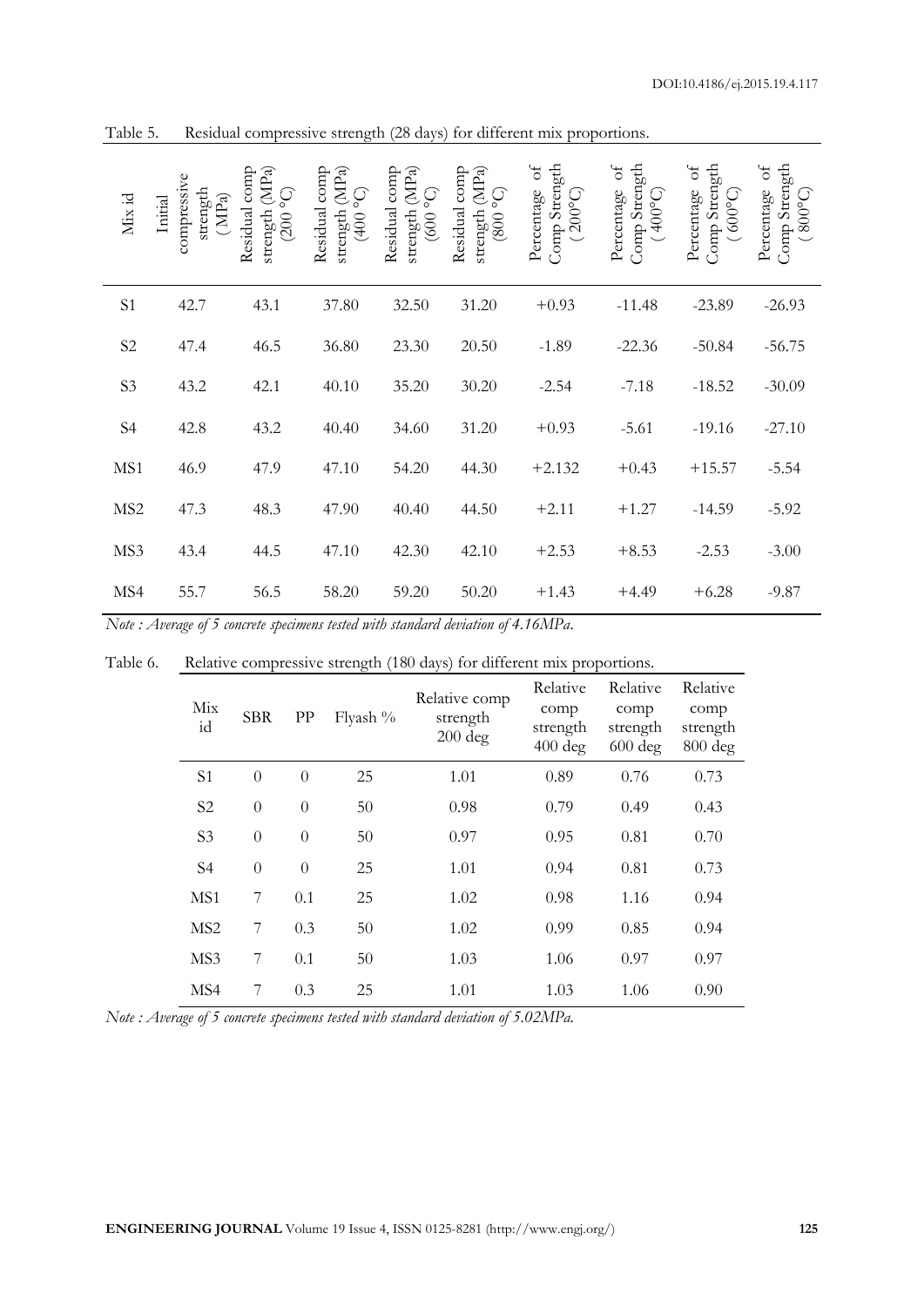

Fig. 6. (a) Surface of fibre concrete showing melted PP fibres at high temperature (800oC).



Fig. 6. (b) Melting of PP fibres in polymer fibre concrete at high temperature (400oC).

The relative compressive strength of plain concrete was lower in the case of 50% fly ash substituted concrete mixes (S2) as well as the relative compressive strength was maximum in the case of polymer concrete mix containing higher fibre volume and fly ash substitution (as seen in Fig. 7). This gives an indication that the relative compressive strength was retained even when the concrete specimen being exposed to high temperature after subjected to repeated wetting and drying cycles. The experimental trends clearly indicated a sudden loss in strength with an increase in temperature after 600oC (as seen in Fig. 8). However, the strength reduction was phenomenal at higher temperature up to 800 °c. The possible melting of PP fibres and subsequent cooling of thermo plastic polymer reverts back to solid form which can fill the pore structure of the concrete and hence with higher PP fibre content the strength degradation was lower (as seen in Fig. 9). The internal disintegration mechanism occurring in the concrete specimen provided indication of multiple thinner cracks formed on top surface after the specimen exposed to high temperature. The visual examination of concrete specimen showed pale grey colour change on the surface when exposed to high temperature beyond 600°C. This gives an indication that polymer fibre incorporated concrete specimen had shown relative- integrity towards the disintegration of mortar from the aggregate phase as compared to that of plain concrete. The residual compressive strength properties at different temperature ranges provides experimental validation on the performance of polymer concretes. Results demonstrated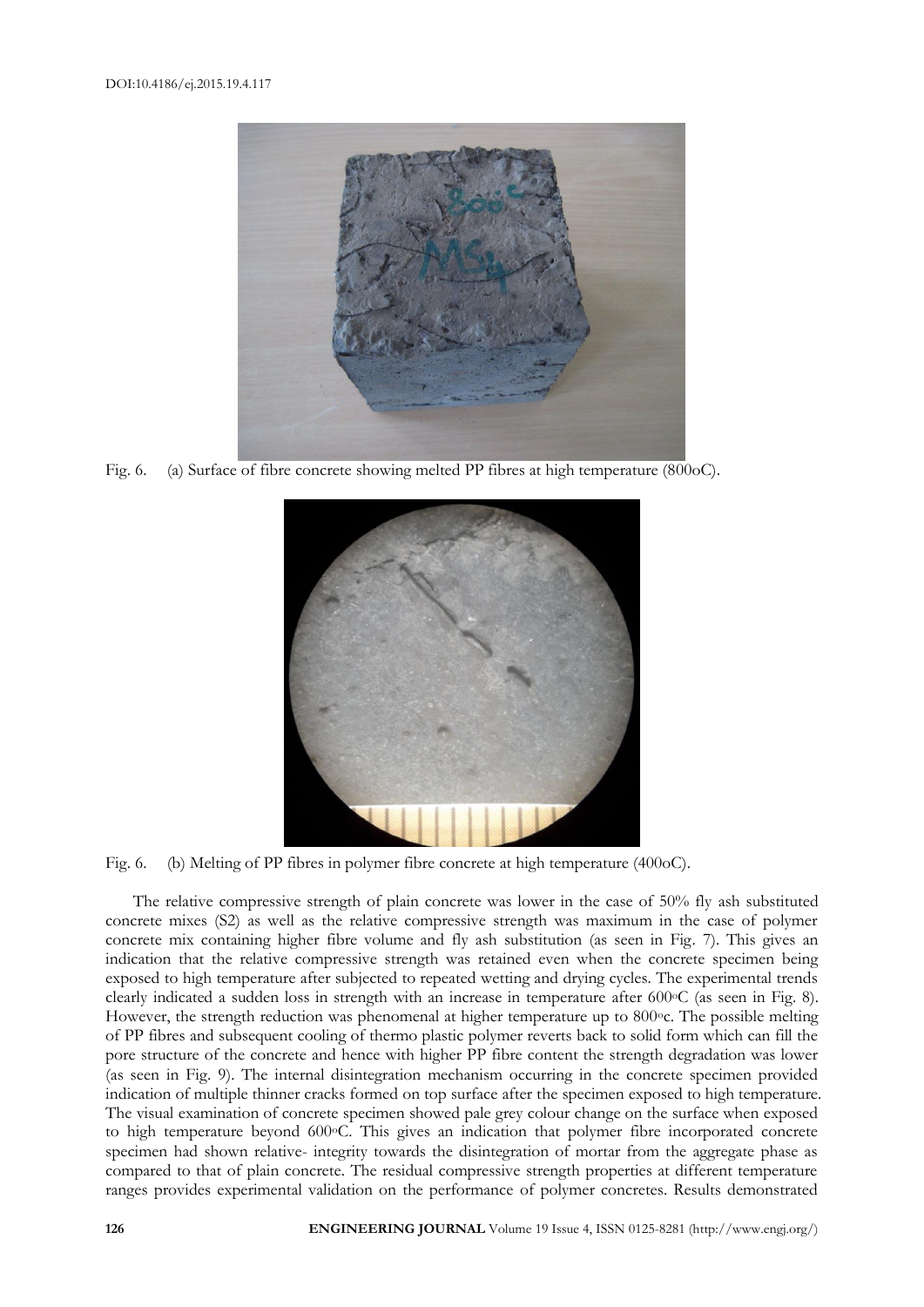the sustainability of polymer based concrete and provides enough reliability of the residual strength properties even when exposed to high temperature accompanied by severe deterioration cycles.



Fig. 7. Residual compressive strength at elevated temperature.



Fig. 8. Relative compressive strength of different concretes at elevated temperature.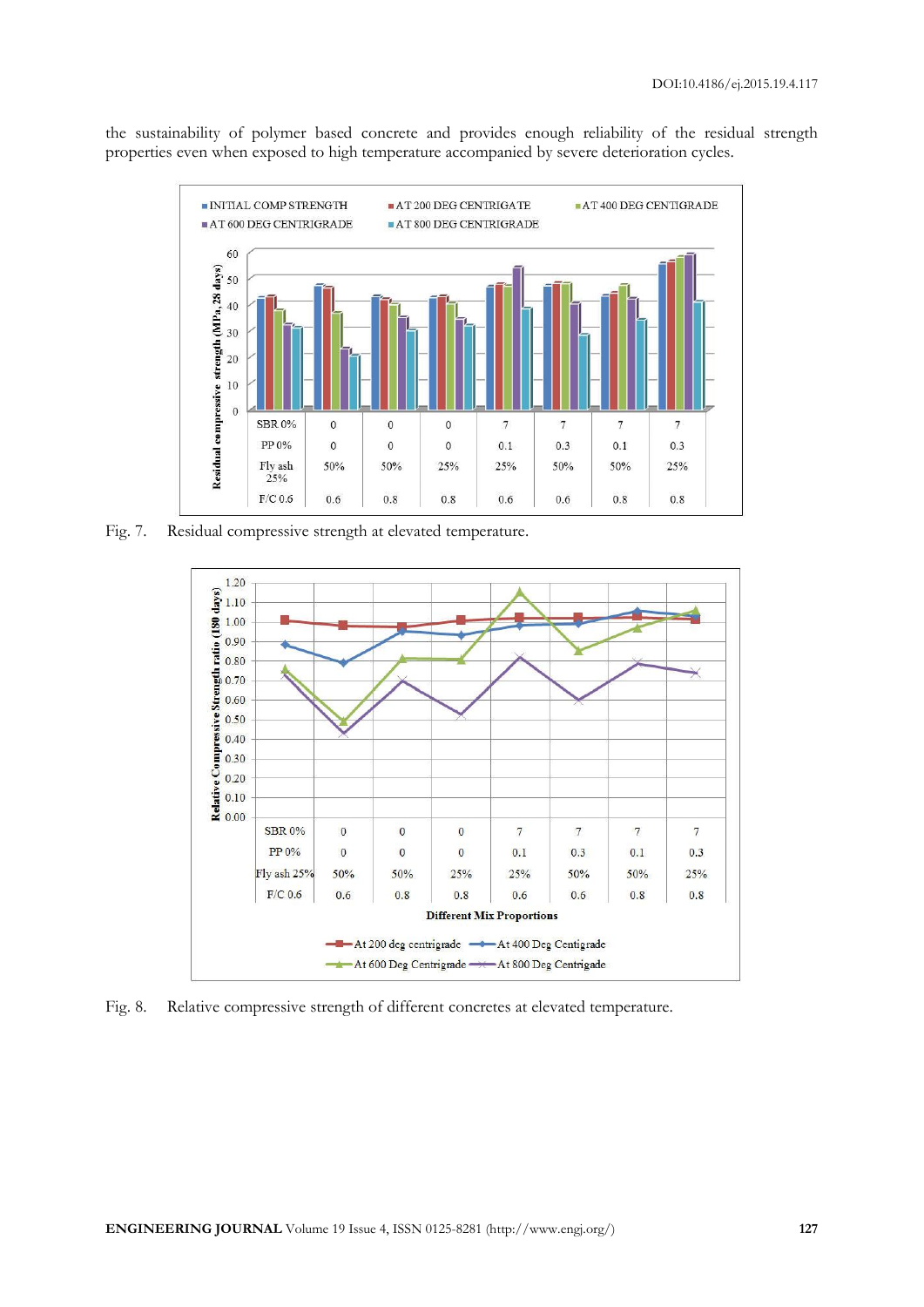

Fig. 9. Residual Compressive Strength of different concretes for different fibres dosage.

#### **3.3. Effect of Temperature on the Residual Elastic Modulus**

The elastic modulus of various polymer concretes exposed to different temperature was assessed from the compressive stress-strain properties and are presented in Table 7 and represented in Fig. 10. Most notably the loss in elastic modulus was noted in plain concretes at 200°C; whereas the loss was not significant in polymer fibre concretes. With further increase in temperature the loss was phenomenal in plain concretes and a marginal increase upto 3% was noticed in the case of high volume fibre concretes.

| MIX<br>ID       |          | <b>MIX INGREDIENTS</b> |          |                           |        | <b>ELASTIC</b><br><b>MODULUS</b><br>(GPa) | RESIDUAL ELASTIC MODULUS<br>(GPa) |               |               |               |
|-----------------|----------|------------------------|----------|---------------------------|--------|-------------------------------------------|-----------------------------------|---------------|---------------|---------------|
|                 | PP       | F/C                    | SBR%     | Fly<br>$ash(\frac{0}{0})$ | 7 days | 28 days                                   | $200^{\circ}$ C                   | $400 \circ C$ | $600 \circ C$ | $800 \circ C$ |
| S <sub>1</sub>  | $\theta$ | 0.6                    | $\theta$ | 25                        | 22.77  | 33.49                                     | 28.35                             | 24.32         | 21.30         | 20.32         |
| S <sub>2</sub>  | $\theta$ | 0.6                    | $\theta$ | 50                        | 23.51  | 35.05                                     | 33.24                             | 28.10         | 23.23         | 19.4          |
| S <sub>3</sub>  | $\theta$ | 0.8                    | $\theta$ | 50                        | 22.54  | 33.26                                     | 32.40                             | 26.42         | 24.34         | 21.5          |
| S4              | $\theta$ | 0.8                    | $\theta$ | 25                        | 24.10  | 34.3                                      | 33.11                             | 30.34         | 25.34         | 22.4          |
| MS1             | 0.1      | 0.6                    | 7        | 25                        | 24.43  | 36.02                                     | 36.21                             | 37.32         | 33.45         | 27.21         |
| MS <sub>2</sub> | 0.3      | 0.6                    | 7        | 50                        | 28.30  | 41.6                                      | 42.21                             | 44.50         | 36.80         | 32.1          |
| MS3             | 0.1      | 0.8                    | 7        | 50                        | 25.40  | 38.95                                     | 39.10                             | 40.12         | 33.50         | 28.9          |
| MS4             | 0.3      | 0.8                    | 7        | 25                        | 30.21  | 44.03                                     | 44.21                             | 46.10         | 40.12         | 32.1          |

Table 7. Residual elastic modulus properties of different polymer concretes.

*Note : Average of 5 concrete specimens tested with standard deviation of 3.67GPa.*

As anticipated, the stiffness degradation occurred at high temperature (600°C) for PP fibre concretes. This had shown relative reduction in elastic modulus with increase in temperature from 600°C to 800°C. A maximum reduction in stiffness up to 44% was noted in the case of low fly ash substituted plain concrete mixes (**S1**). In the case of polymer concretes (**MS1**), the reduction in elastic modulus was marginally lower and was around 7% for PP fibre concretes. However, with high volume fibre substituted concretes, the elastic modulus (stiffness) degradation was higher at 600°C due to the possible decomposition of calcium hydroxide crystals in the hydrated cement structure. This had subsequently showed a progressive loss in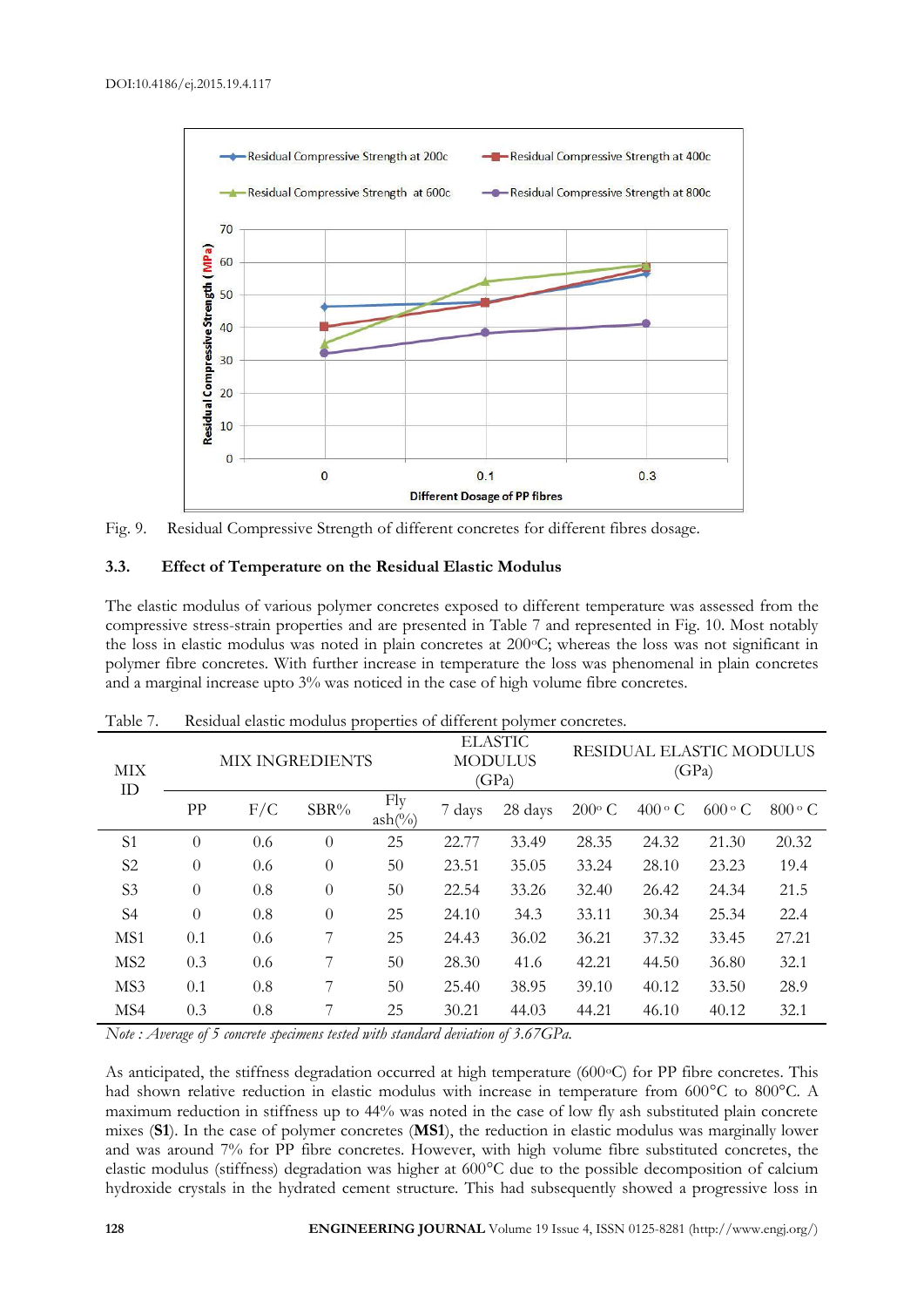elastic modulus for all concretes; with maximum reduction for plain concretes (without PP fibres). High volume fly ash mixes showed improvement on elastic modulus and exhibited a synergistic performance with fibre addition with SBR latex addition. On the other hand, the polypropylene fibre incorporated concrete mixes showed better elastic modulus compared to plain concrete even though the possible melting of fibres occurred at higher temperature. The possible intrusion of melted PP fibres in the micro crack zone of matrix could possibly improve the stress- strain characteristics. In the case of high volume PP fibre concrete mixes, high temperature resistance inadvertently borne by the fibre reinforced matrix. Results from the studies indicated additional presence of polymeric fibre materials had envisaged high temeprature performance compared to plain concrete. Filler effect of melted polymers inside the pore structure of matrix resisted the matrix disintegration and the effect was pronounced with high volume fibre addition. Stiffness degradation of the composite occurring during progressive high temperature exposure of SBR latex based flyash based concrete mixes is primarily dependent on the matrix integrity.



Fig. 10. Residual Elastic Modulus for different concrete mixes.

# **4. Conclusions**

From the experimental studies conducted on the temperature performance of different polymer fibre concretes, the following significant observations are made in this study.

- Polymer incorporated concretes showed a favourable resistance when exposed to elevated temperature upto 400°C and found to be comparatively exhibiting a similar characteristics as that of plain concrete at lower temperature.
- Polymer based fibre inclusion in polymer latex concrete provided adequate matrix strengthening even though when exposed to high temperature upto 400°C.
- The weight loss measurement of polymer concretes substituted with high dosage of polypropylene fibres(0.3% V<sub>f</sub>) and fly ash content up to 50% exhibited lower weight loss of 4.08% as well as relative weight loss ratio of 0.1.
- With the increase PP fibre addition, the relative performance of polymer concretes were considerably higher than plain polymer concrete.
- Most importantly the residual compressive strength of polymer fibre concretes exhibited lower strength loss than plain concrete without polymer addition even when exposed to high temperature.
- Residual compressive strength of high volume fibre substituted concretes exhibited better performance than reference concrete without polymer addition.
- The relative compressive strength ratio was also found to be higher in polymer fibre concretes compared to plain concretes.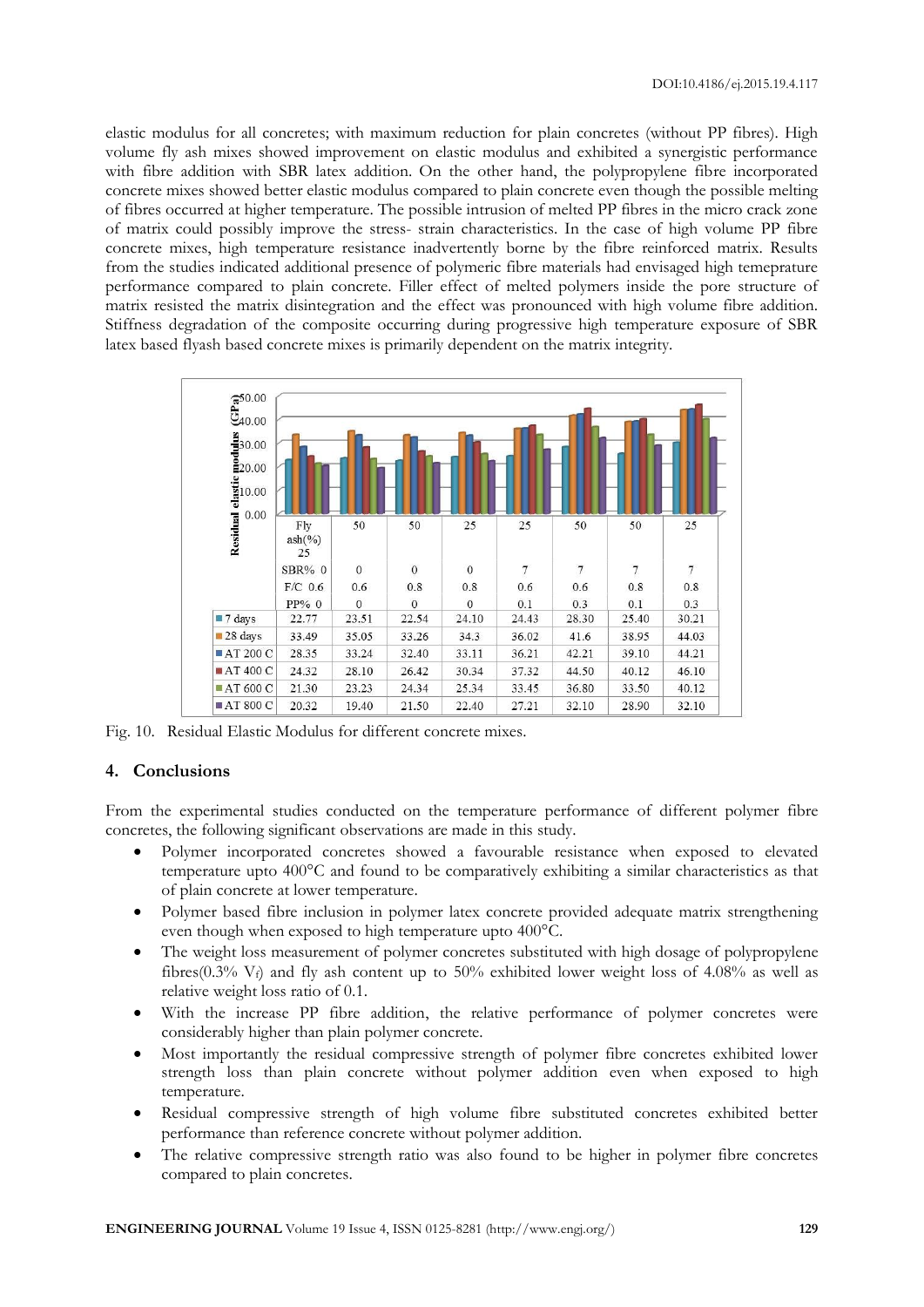- Residual elastic modulus of plain concrete was lower compared to PP fibre substituted concrete mixes and the stiffness degradation was noticed after 400°C for all concretes tested in this study.
- Maximum loss in elastic modulus upto 44% was noticed for plain concrete (without polymer fibre) and for polymer fibre concrete the stiffness degradation was around 22%.
- It can be also gneralized that polymer fibre incorporation in concrete resulted in marginal strength reduction even when exposed to high temperature due to pore filling effect of melted PP fibres in the pores (or) cracks. Also the disintegration mechanism was found to be minimal in the case of PP fibre incorporated concrete mixes compared to plain concrete.

#### **References**

- [1] C. S. Poon, Z. H. Shui, and L. Lam, "Compressive behavior of fiber reinforced high-performance concrete subjected to elevated temperatures," *Cement and Concrete Research*, vol. 34, pp. 2215–2222, 2004.
- [2] A. Colak, "Properties of plain and latex modified Portland cement pastes and concretes with and without super plasticizer," *Cement and Concrete Research*, vol. 35, pp. 1510–1521, 2005.
- [3] A. Noumowe, "Mechanical properties and microstructure of high strength concrete containing polypropylene fibres exposed to temperatures up to 200 C", *Cement and Concrete Research*, vol. 35, pp. 2192–2198, 2005.
- [4] J. Bošnjak, J. Ožbolt, and R. Hahn, "Permeability measurement on high strength concrete without and with polypropylene fibers at elevated temperatures using a new test setup," *Cement and Concrete Research*, vol. 53, pp. 104–111, 2013.
- [5] J. Xiao and H. Falkner, "On residual strength of high-performance concrete with and without polypropylene fibres at elevated temperatures," *Fire Safety Journal*, vol. 41, pp. 115–121, 2006.
- [6] A. Behnood and M. Ghandehar, "Comparison of compressive and splitting tensile strength of highstrength concrete with and without polypropylene fibers heated to high temperatures," *Fire Safety Journal*, vol. 44, pp. 1015–1022, 2009.
- [7] O. Elalaoui, E. Ghorbel, V. Mignot, and M. B. Ouezdou, "Mechanical and physical properties of epoxy polymer concrete after exposure to temperatures up to 250 C," *Construction and Building Materials*, vol. 27, pp. 415–424, 2012.
- [8] K. K. Sideris and P. Manita, "Residual mechanical characteristics and spalling resistance of fiber reinforced self-compacting concretes exposed to elevated temperatures," *Construction and Building Materials*, vol. 41, pp. 296–30, 2013.
- [9] A. M. Alhozaimy, P. Soroushiad, and P. F. Mirza, "Mechanical properties of polypropylene fibre reinforced concrete and the effects of pozzolanic materials," *Cement and Concrete Composites*, vol. 18, pp. 85–92, 1996.
- [10] D. W. Fowler, "Polymers in concrete: A vision for the 21st century," *Cement and Concrete Composites*, vol. 21, pp. 449–552, 1999.
- [11] M. Hsiea, C. Tua, and P. S. Song, "Mechanical properties of polypropylene hybrid fibre-reinforced concrete" *Materials Science and Engineering*, vol. 494, pp. 153–157, 2008.
- [12] M. Zeiml, D. Leithner, R. Lackner, and H. A. Mang, "How do polypropylene fibers improve the spalling behaviour of in-situ concrete," *Cement and Concrete Research*, vol. 36, pp. 929–942, 2006.
- [13] Y. Qiao, J. K. Deliwala, S. S. Chakravarthula, and X. Kong, "High-temperature tensile properties of a polymer intercalated/exfoliated," *Cement Materials Letters*, vol. 59, pp. 3616–3619, 2005.
- [14] A. N. S. Al Qadi and S. M. Al-Zaidyeen, "Effect of fibre content and specimen shape on residual strength of polypropylene fibre self-compacting concrete exposed to elevated temperatures," *Journal of King Saud University—Engineering Sciences*, vol. 26, pp. 33–39, 2014.
- [15] A. Cavdar, "A study on the effects of high temperature on mechanical properties of fiber reinforced cementitious composites," *Composites: Part B*, vol. 43, pp. 2452–2463, 2012.
- [16] S. Alsayed, Y. Al-Salloum, T. Almusallam, S. El-Gamal, and M. Aqel, "Performance of glass fiber reinforced polymer bars under elevated temperatures," *Composites: Part B*, vol. 43, pp. 2265–2271, 2012.
- [17] S. Aydın, H. Yazıcı, and B. Baradan, "High temperature resistance of normal strength and autoclaved high strength mortars incorporated polypropylene and steel fibers," *Construction and Building Materials*, vol. 22, pp. 504–512, 2008.